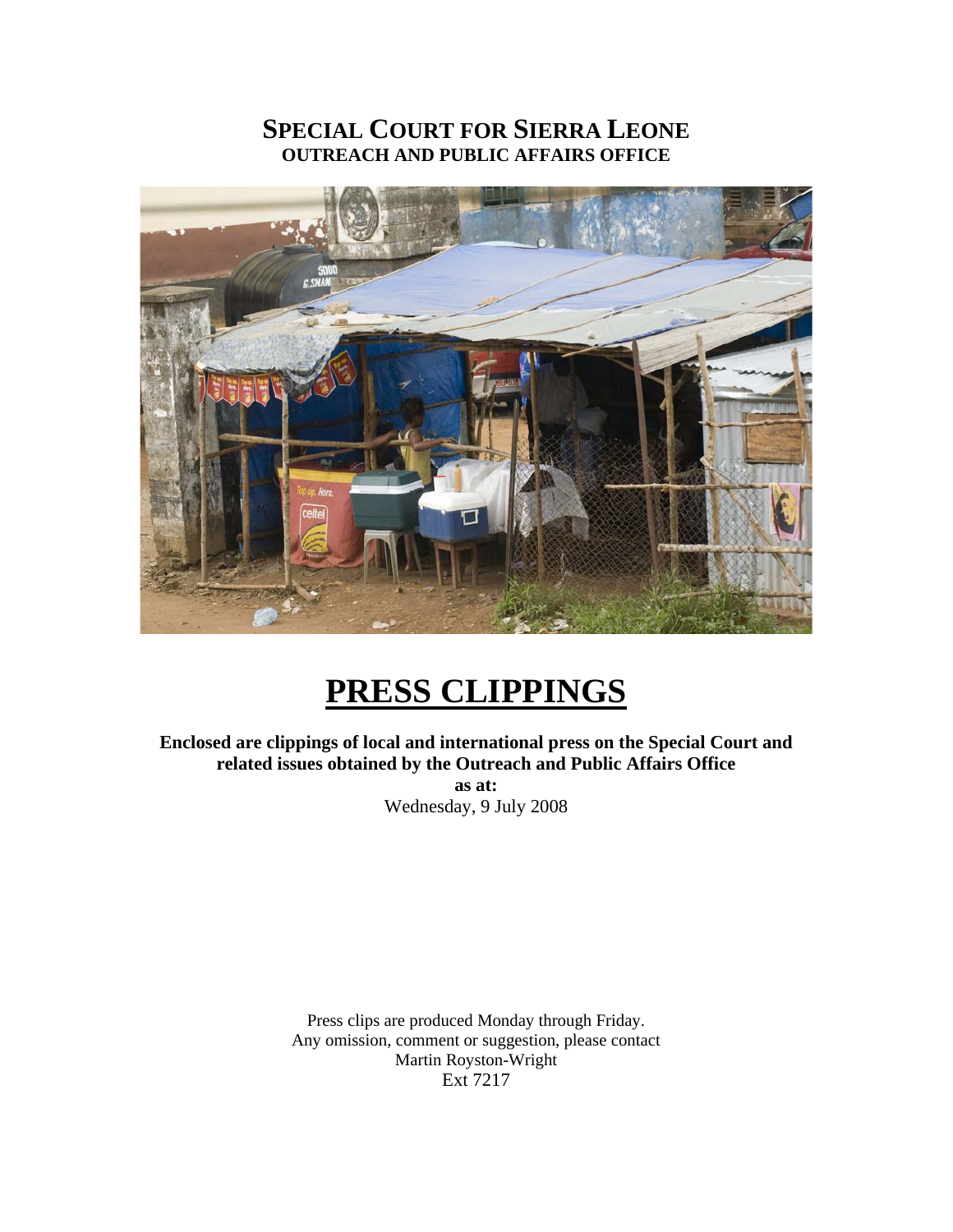| <b>Local News</b>                                                               |               |
|---------------------------------------------------------------------------------|---------------|
| US\$7,000 to Rehabilitate Magistrate Court / New Citizen                        | Page 3        |
| <b>International News</b>                                                       |               |
| Sierra Leoneans Look for Peace Through Full Truth / Christian Science Monitor   | Pages 4-6     |
| Lawyers Back 'Mato Oput' – Ogoola / The New Vision                              | Pages 7-8     |
| Ex-Khmer Rouge Minister Loses Appeal / Associated Press                         | Pages 9       |
| Stronger Witness Protection Needed to Ensure Accountability for War Crimes / AI | Pages $10-11$ |
| UNMIL Public Information Office Complete Media Summaries / UNMIL                | Pages 12-17   |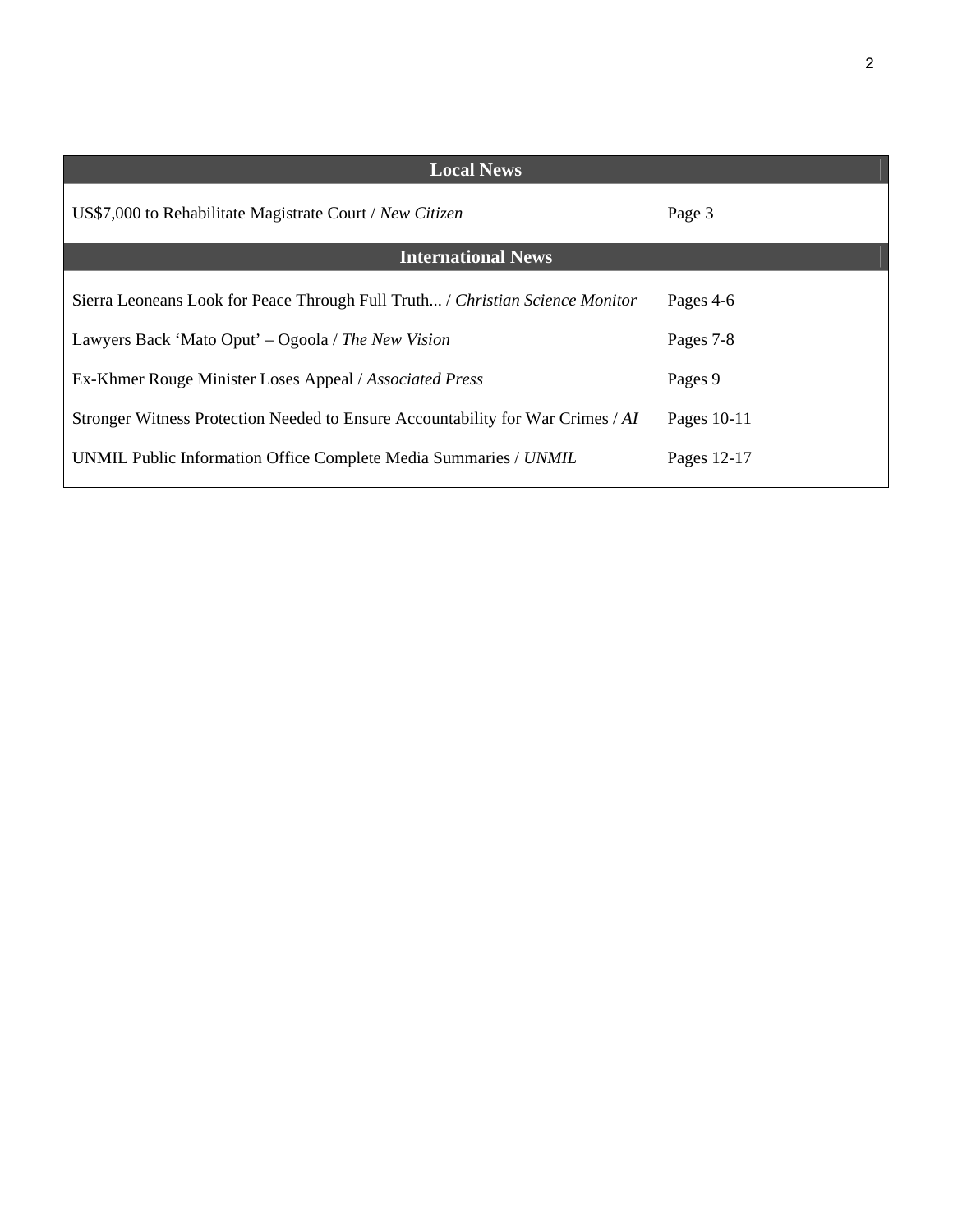#### New Citizen Wednesday, 9 July 2008

# rate Co

**By Yankees** he United Nations Development Programme (UNDP), is implementing a

\$7,000 United States Dollar rehabilitation project at the Bo Magistrate Court No. 1. This important disclosure was made recently by the officer in

charge of the Legal and Justice Support Department, Daniel Bockarie Konneh at his office at the Bo police station

He added that the rehabilitation project covers among others, the provision of modern steel windows and doors, toilet, water tank and three cells

for prisoners during court sessions.

Daniel Bockarie Konneh enlightened, "the rationale behind the

Contd. back page



## From page 1

project is to provide an ideal environment in accordance with modern standards."

He showered praises on the newly transferred Magistrate; Adrian Fisher whom he said had presided over and completed twenty-two backlog cases in the court within three weeks, describing him as a no nonsense magistrate.

The Commanding Officer, Legal and Justice Support Department Bo police station also credited Magistrate

Fisher as the brain behind the provision of computers and other accessories including two new motor bikes and a 5 KVA generator to ease the operations of the court.

A group of Bo town residents who spoke to the New Citizen also shared similar sentiments about the young magistrate describing him as an accommodating lawyer who do not fancy people who would like to use the judiciary to punish the less fortunate and young men in the society.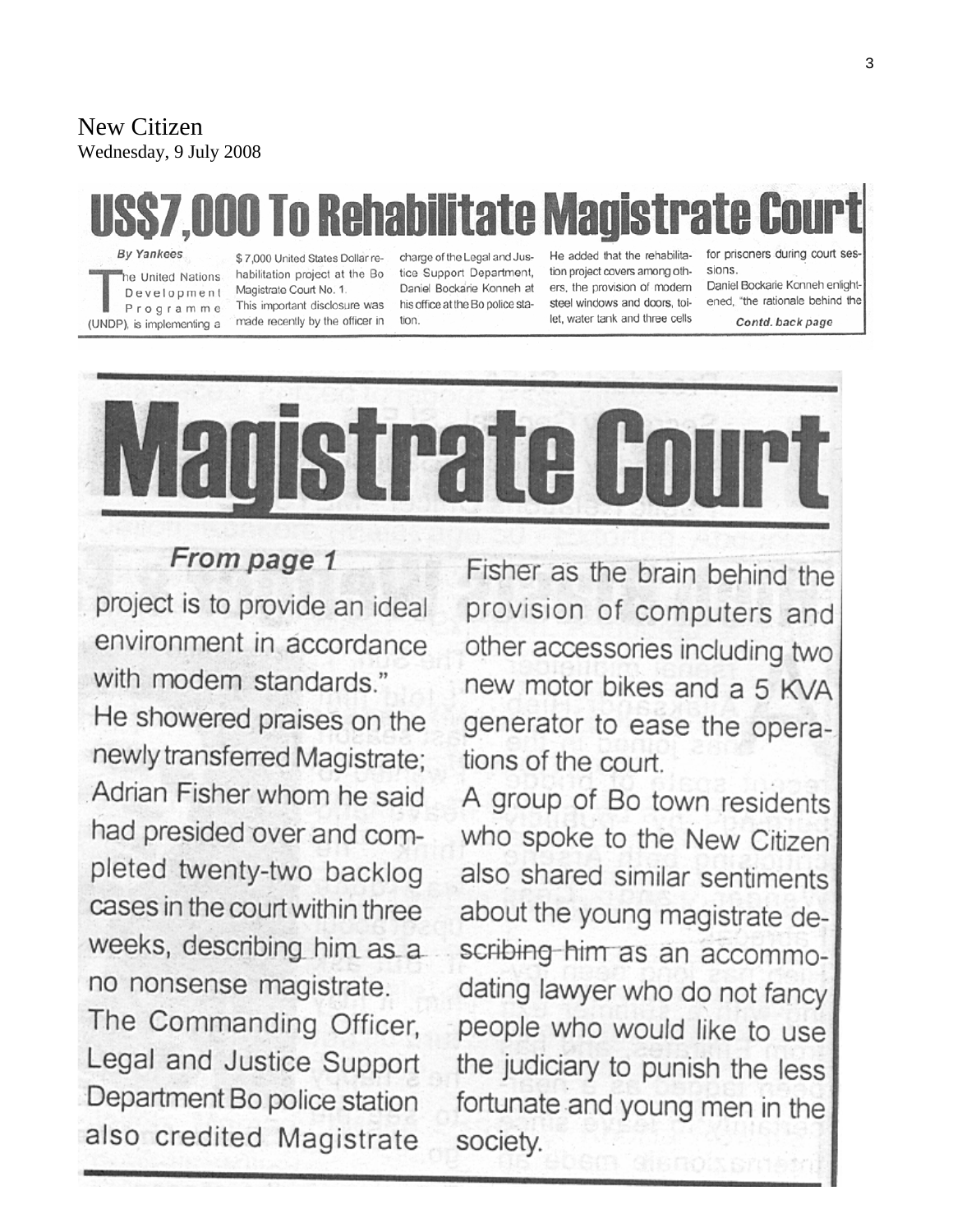#### Christian Science Monitor

Tuesday, 8 July 2008

#### **Sierra Leoneans look for peace through full truth about war crime**

Human rights activist John Caulker looks beyond the high-profile and costly prosecutions to village-level reconciliation. By Jina Moore | Correspondent of The Christian Science Monitor

from the July 8, 2008 edition

Bomaru, Sierra Leone - Little but its history distinguishes Bomaru from other villages scattered across Sierra Leone's countryside. A quiet place with mud houses the same color as the dust kicked up by the occasional passing vehicle, it would seem, on an ordinary day, impoverished and washed out.

But today, women dress in freshly laundered wrappers ablaze in color; men wear regal Muslim gowns or their best T-shirts. An anonymous few sweat beneath layers of straw and fabric, in costumes like something from Sesame Street: They are – or are dressed as, depending upon your belief system – the village's local devils, whose appearance signals celebration; their rapid footwork leads a dancing procession to the village center.

Nearly 800 people from Bomaru and nearby villages have gathered for Fambul Tok, a grass-roots reconciliation initiative John Caulker wants to bring to every Sierra Leonean village. The phrase is Krio (English-based creole) -for "family talk," the old way of resolving disputes through conversations around bonfires.

Mr. Caulker, whose human rights organization, Forum of Conscience, developed Fambul Tok over the past three years in villages across Sierra Leone, wants the bonfire to be a space for confession and forgiveness for war crimes. Bomaru is the first test of whether the idea works –- or whether anyone even cares.

Dozens of people have come to Bomaru 17 years to the day after the war began here in March 1991. They're here to recount crimes they committed after their abductions and forced conscriptions in the 1990s into the Revolutionary United Front (RUF), a rebel group from neighboring Liberia infamous for chopping limbs off civilians. But by the time the bonfire is lit and the crowd settles in for storytelling, they've changed their minds.

Maybe it's coming face to face with the moment, maybe it's the half-dozen white people here to document it, but something has spooked the former war criminals.

"They are afraid that if they talk, they will be prosecuted," Caulker explains.

It's a legal impossibility; Sierra Leone negotiated its peace in part by offering fighters blanket amnesty. But here, legal promises can feel like borders – slippery when interests shift.

Caulker sends a film crew, print reporter, and intern – all white – away from the assembly briefly. He talks with the town chief and convinces them to proceed; the chief, a former RUF rebel, promises to offer the first testimony.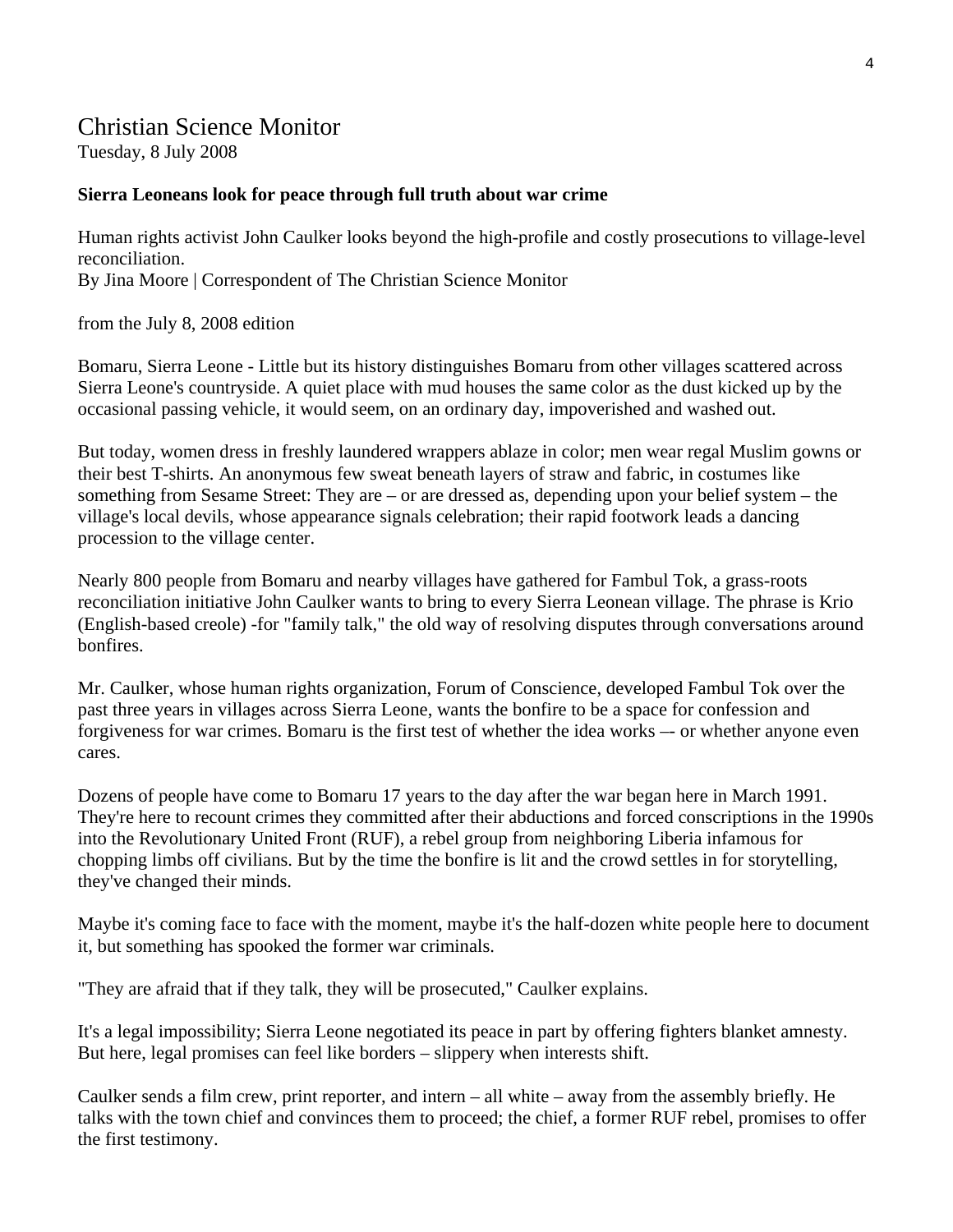And so, the perpetrators talk one after another, until 2 in the morning. Mostly men speak, confessing atrocities they committed as unwilling soldiers forced to choose: kill, maim, rape, or be killed.

If any of the victims in these stories are present, they don't speak. Which is not what Caulker, whose career in human rights began with dangerous undercover research for Amnesty International during the war, had imagined. He'd thought he'd see perpetrators apologizing to victims, and victims reaching out in forgiving embrace.

"I don't want to make the mistake that this is reconciliation," he says. "This is not reconciliation. This is the beginning of the process."

• • •

These days, reconciliation is not revolutionary territory. It's on what Caulker calls the West's "postconflict checklist," which promotes reconciliation through institutions like truth and reconciliation commissions (TRCs). More than 40 countries around the world have turned to TRCs for what, in other circumstances, might be the work of courts or civil society groups: exposing crimes, on the one hand, and promoting social cohesion on the other.

Until South Africa pioneered TRCs in 1995, the past was made public in courts, by definition sites of retributive justice that, experts say, can be at odds with community healing.

"Very often the adversarial process [of criminal justice] has ... effects that can interfere with or delay social reconstruction," says Martha Minow, a professor of law at Harvard University and author of "Between Vengeance and Forgiveness: Facing History After Genocide and Mass Violence."

Prosecution pursues questions of guilt, and in the process focuses on the rights of defendants, potentially leaving victims of mass violence feeling neglected. "It also invites the defendants to defend themselves, rather than build bridges" with those they offended, she says.

Perhaps the most difficult problem is the most obvious: Like the former rebels in Bomaru, war criminals fearing prosecution don't want to tell the whole story – which is what many victims say they want most.

Truth commissions are a kind of compromise. They often offer amnesty in exchange for testimony, theorizing that knowing the truth about the past is more important for individuals and societies than convicting criminals of what can be proved in court. Sierra Leone didn't have that choice: Its judicial system, in shambles before the war, didn't exist after.

"Most of the justice system was destroyed by the civil war, and to ask for justice was very, very difficult for our people," says Hassan Seika, who leads the Bo Peace and Reconciliation Movement in central Sierra Leone.

Then there's the peace agreement, which promised combatants amnesty, taking a trial off the table and with it the possibility of the courtroom as a space for truth-telling. That decision would eventually be partially reversed, and the country would set up a United Nations-backed Special Court with a \$100 million budget to try the nine leaders "bearing the greatest responsibility" for atrocities.

Meanwhile, Sierra Leone set up a truth commission, which Caulker calls "my baby." He led a campaign to establish the commission, then lobbied the Freetown-based institution to spend real time in rural communities, where the brunt of the war was felt. Caulker thinks it failed, and even its architects acknowledge that the TRC's consultations didn't live up to the hopes it raised.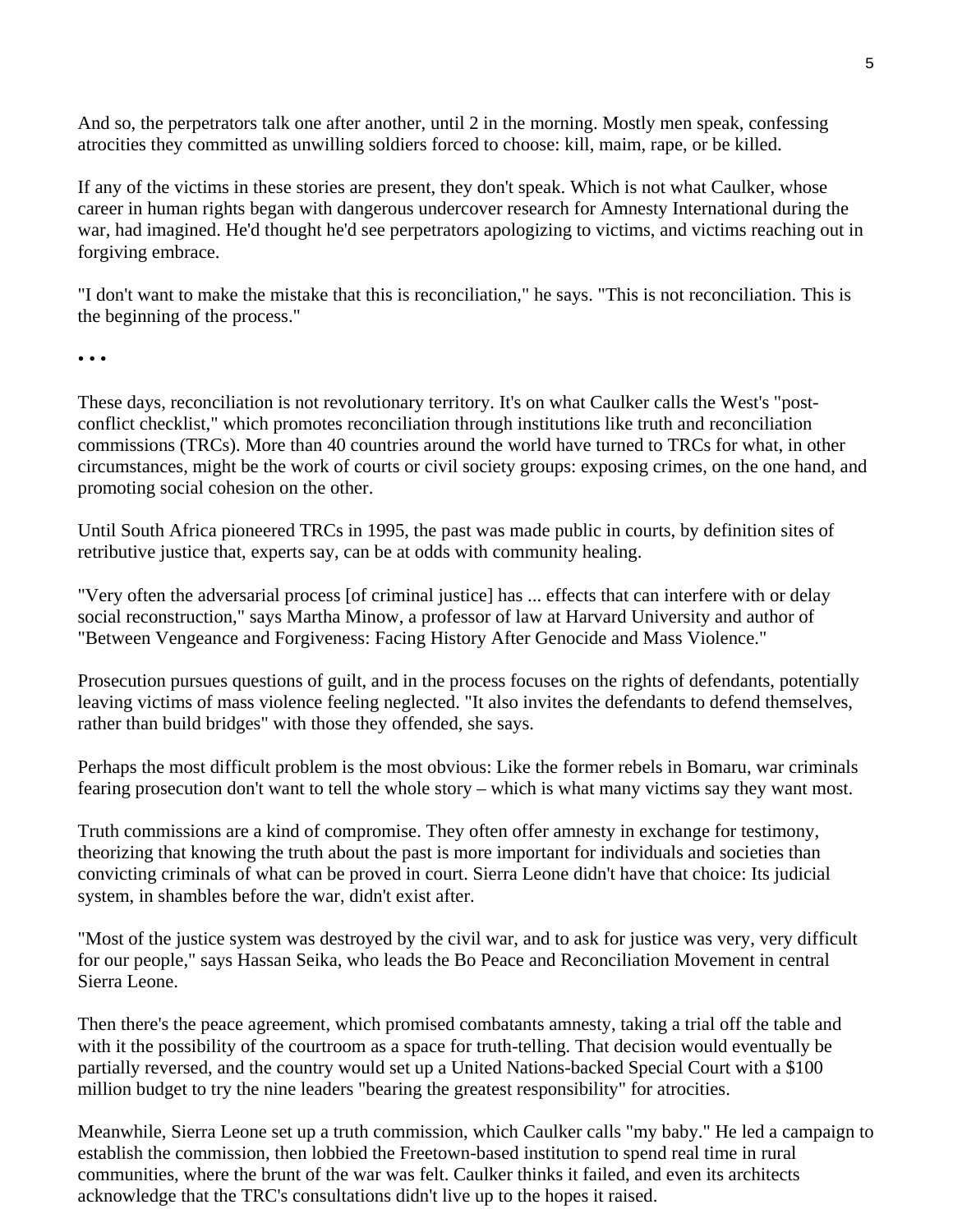"They were not as rooted in the communities as people had envisioned initially," says Priscilla Hayner, an expert with the International Center for Transitional Justice and a consultant to Sierra Leone's TRC. "People think of a truth and reconciliation commission as the body leading to reconciliation, which maybe sets them up for disappointment in the short term because it's a much longer-term process."

Caulker wants to be part of that longer-term process, making it something he feels is more authentic than the Western institutions of justice brought to his capital. In the past year, he has used a bare-bones budget from the US-based foundation Catalyst for Peace to crisscross the rutted roads of rural Sierra Leone, inviting villagers to try reconciliation their way, with fambul tok, asking for and receiving forgiveness around bonfires and offering atonement to the spirits of the ancestors. It's frugal – each ceremony costs about \$300. Though it sounds simple, perhaps even silly, like catching a runaway jet with a rubber band, -village after village – 35 so far and 10 scheduled – embraced the opportunity.

In communities where perpetrators were frequently victims themselves, kidnapped as youth and often drugged before being asked – -or forced depending on your perspective – to commit heinous acts, residents say they want absolution.

"People will not forgive if someone does not come forward to them in person to acknowledge what they did.... Someone has to acknowledge that this person was hurt," Caulker says. "That restores dignity to the victims."

• • •

The rationale of truth commissions can come close to rhapsody: "A people is rising," the El Salvador commission proclaimed, "from the ashes of a war in which all were unjust." This is not the language the villagers who welcome Caulker would use. They speak of their desire to apologize, to forgive, to heal; yet these noble gestures aren't so unlike more ordinary human impulses. They are still, at some level, about what people need.

In the impoverished villages of Sierra Leone, people most often say they forgive to bring peace -not just for peace's sake, but because, they echo each other in saying, "Without peace, there is no development."

They forgive because tradition tells them it will improve harvests, and they will not go hungry. They forgive, in large part, because their bellies and their wallets are empty, and the old ways tell them that forgiveness can make them full again.

And so, to villages where every home had been burned down, where widowed women live with the memory and stigma of rape, men hoe fields with only one hand, and young people try to erase their childhoods as kidnapped soldiers, John Caulker goes to start reconciliation the old way, with some matches for a fire and a chicken for the spirits of the dead.

• Tomorrow: A farmer faces the rebel who amputated his arm.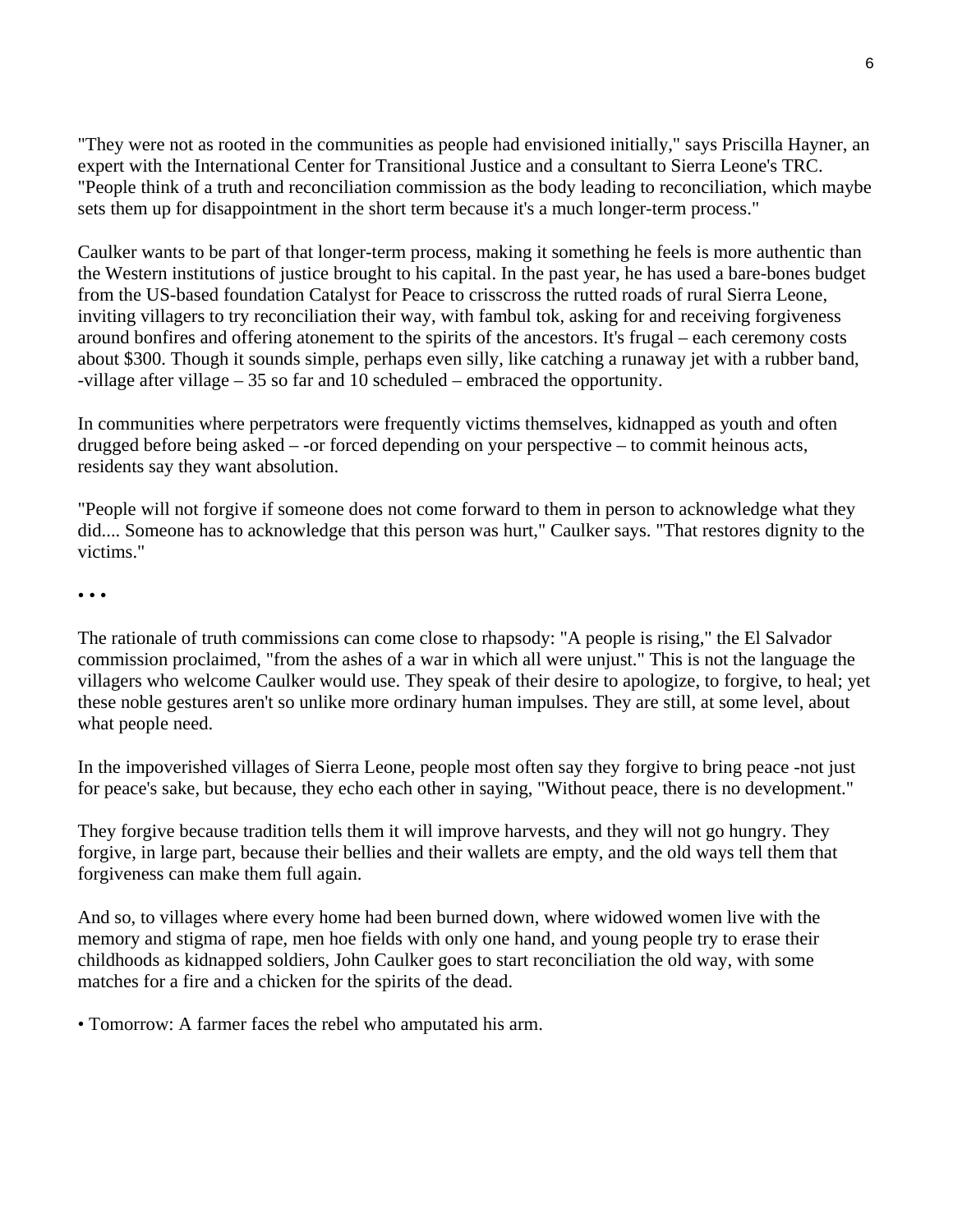# **Lawyers back 'mato oput' - Ogoola**

Publication date: Tuesday, 8th July, 2008



Adriko and Ogoola after the opening of the dialogue on peace and justice

#### **By John Odyek**

Although lawyers had mocked mato oput, the Acholi traditional justice system, they are now supportive of it, Principal Judge James Ogoola has said.

Ogoola said many lawyers were trained in the Western style of justice and could not understand the African concepts of justice.

"Many could not even pronounce it; they called it 'Maputo'. I told them we should develop mato oput to make it part of the international justice system. Every lawyer worth his salt is now supportive of the traditional

methods of resolving disputes," Ogoola said last week.

This was during a seminar organised by the Advocates for International Law in Uganda at the Grand Imperial Hotel, Kampala.

The seminar discussed the promotion of peace and justice in light of the setting up of a special division of the High Court to try LRA rebels.

Ogoola said the three judges appointed to work at the war crimes' division had done similar work in Sierra Leone.

He named them as Akiiki Kiiza, a senior judge who spent about three years in Sierra Leone, Ibanda Nahamya, currently working in Sierra Leone on attachment to the International Criminal Court and Eridad Mwangusha, who worked as a director of public prosecution.

"We have three judges who combine an international and local flavour of criminal justice. We are working to have a panel of five judges."

Cabinet and Parliament, Ogoola said, were expected to make laws to try the suspects.

He elaborated that the principle of "double jeopardy" had to be looked into so that people would not be charged twice for the same offences, by the traditional and the western justice systems.

"The war has touched very many. Healing will be of utmost necessity. The emphasis should be restorative justice and reconciliation."

Moses Adriko, the chairperson of the Advocates for International Law, said the outcome of the Juba peace process must include fair prosecutions of those responsible for serious crimes and accountability measures for lesser offences committed during the 20-year conflict.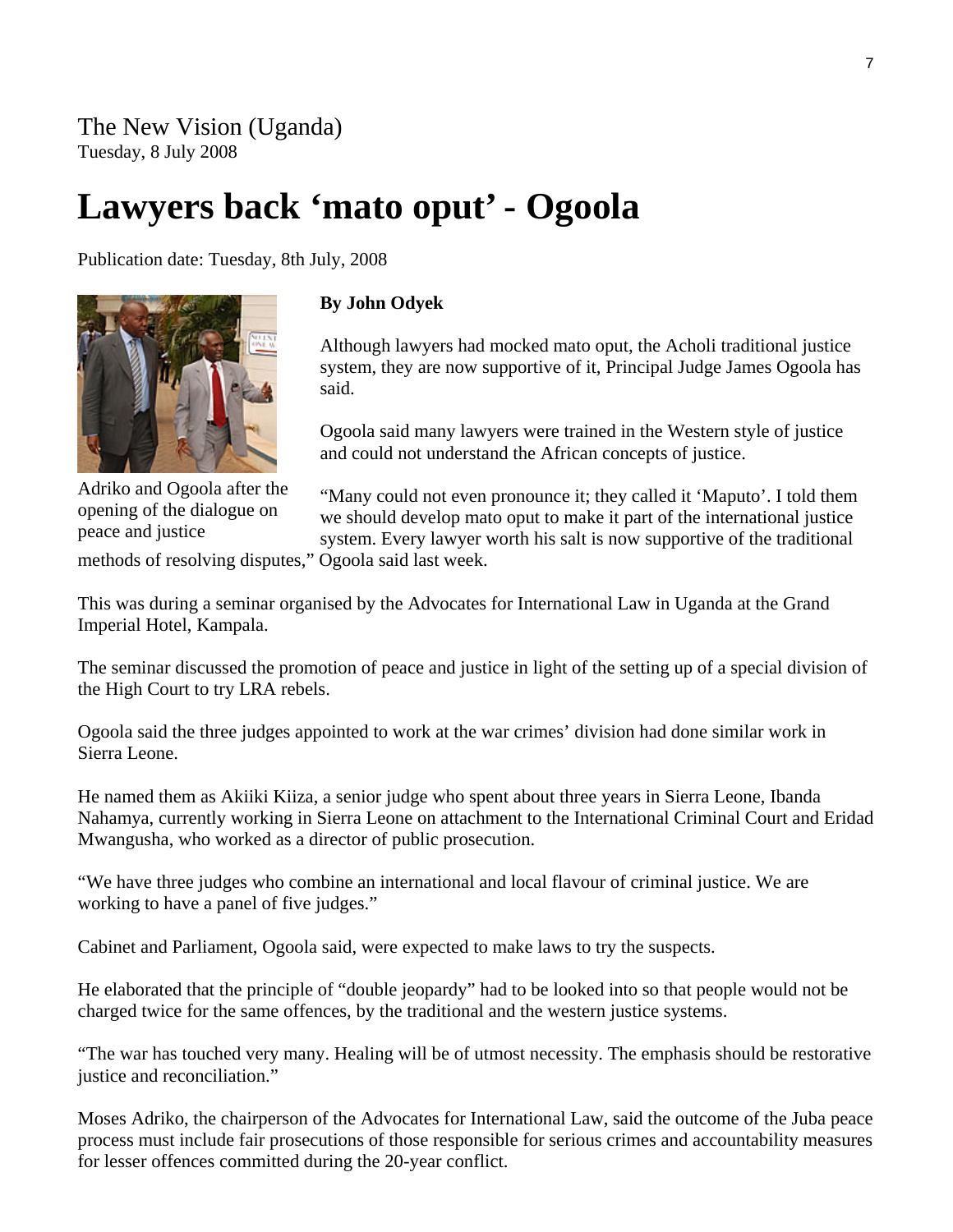"Ensuring that there is no impunity is essential to accountability and establishing durable peace. The war crimes court will contribute to sending signals about accountability and will stop violence."

Lina Zedriga, a board member, said women should be given a bigger role to play in the traditional justice systems.

Dokolo MP Felix Okot Ogong said the only justice people in the North needed was peace.

"We need peace through dialogue. The war must end," said Ogongo on behalf of other MPs.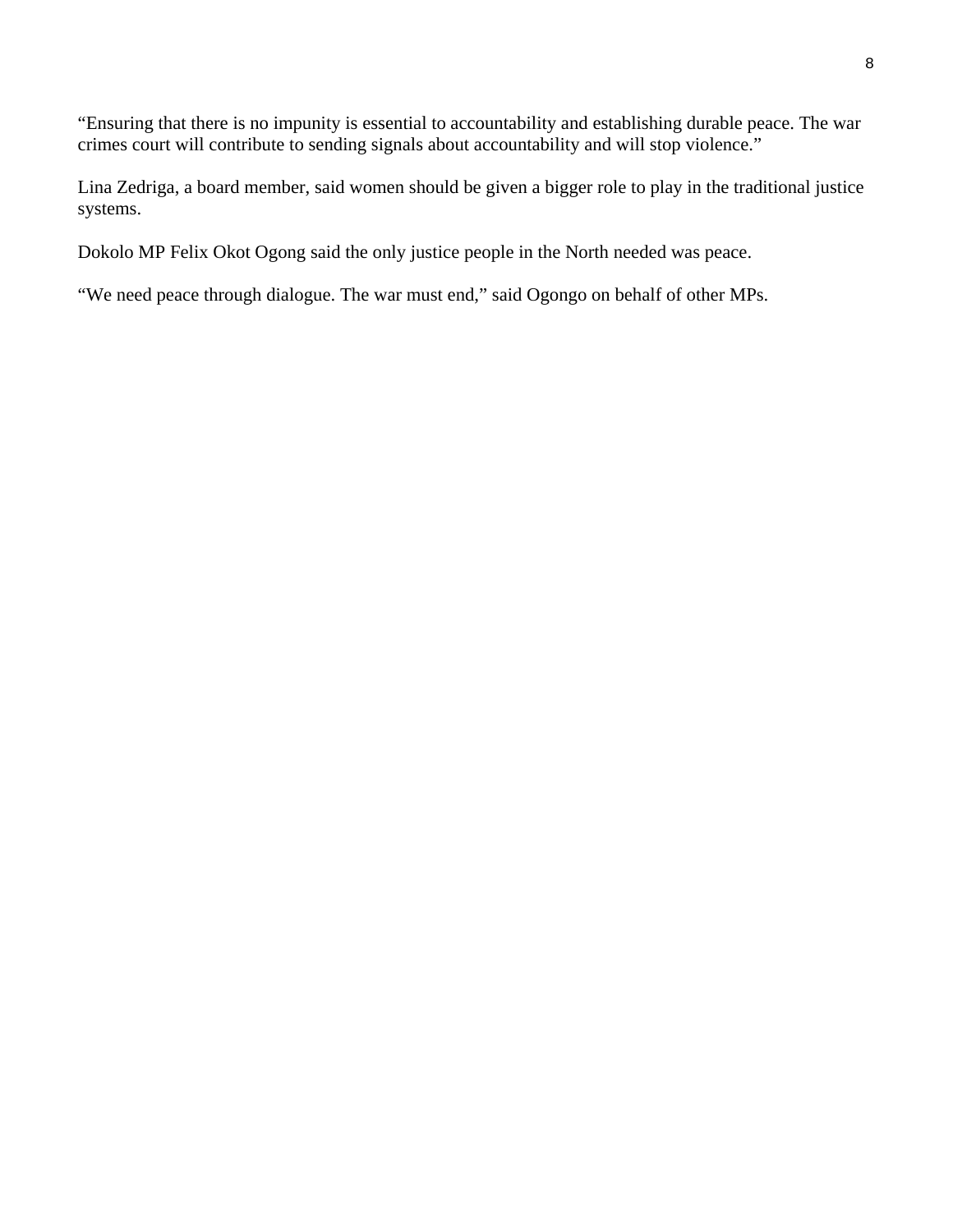# **Ex-Khmer Rouge minister loses appeal**

**PHNOM PENH, Cambodia (AP)** -- A former female minister of the Khmer Rouge regime lost her appeal Wednesday for release from pre-trial detention by Cambodia's genocide tribunal where she is being held on charges of crimes against humanity.



Ieng Thirith's husband, Ieng Sary, also is being held by t he tribunal on charges of crimes against humanity.

In their ruling, judges of the U.N.-assisted tribunal's pretrial chamber upheld the current detention of 76-yearold Ieng Thirith, who served as the social affairs minister during the rule of the Khmer Rouge in the 1970s.

The "detention remains a necessary measure" for Ieng Thirith, said Prak Kimsan, the chairman of the five-judge

panel, adding that her appeal was dismissed. He said investigating judges properly exercised their discretion in ordering Ieng Thirith detained in November.

The tribunal is seeking justice for atrocities committed by the ultra-communist Khmer Rouge when it ruled Cambodia from 1975-79, with some 1.7 million people dying from starvation, disease, overwork and execution.

Ieng Thirith is the wife of Ieng Sary, the [Khmer Rouge](http://topics.edition.cnn.com/topics/Khmer_Rouge) foreign minister who is also being detained on charges of crimes against humanity and war crimes. They are among the five suspects facing trial for their alleged involvement in atrocities during the Khmer Rouge rule.

Ieng Thirith, who took her husband's surname after marriage, has rejected all allegations against her as "100 percent false" and claimed she worked at all times for the benefit of the people.

She is also the sister-in-law of Khmer Rouge supreme leader Pol Pot, who died in 1998. Pol Pot married Ieng Thirith's sister, Khieu Ponnary, who died in 2003.

During a hearing in May, Ieng Thirith's defense lawyers argued for her release, saying she suffers from chronic mental and physical illnesses.

But the prosecution has insisted that she be kept in detention to prevent her from trying to influence potential witnesses.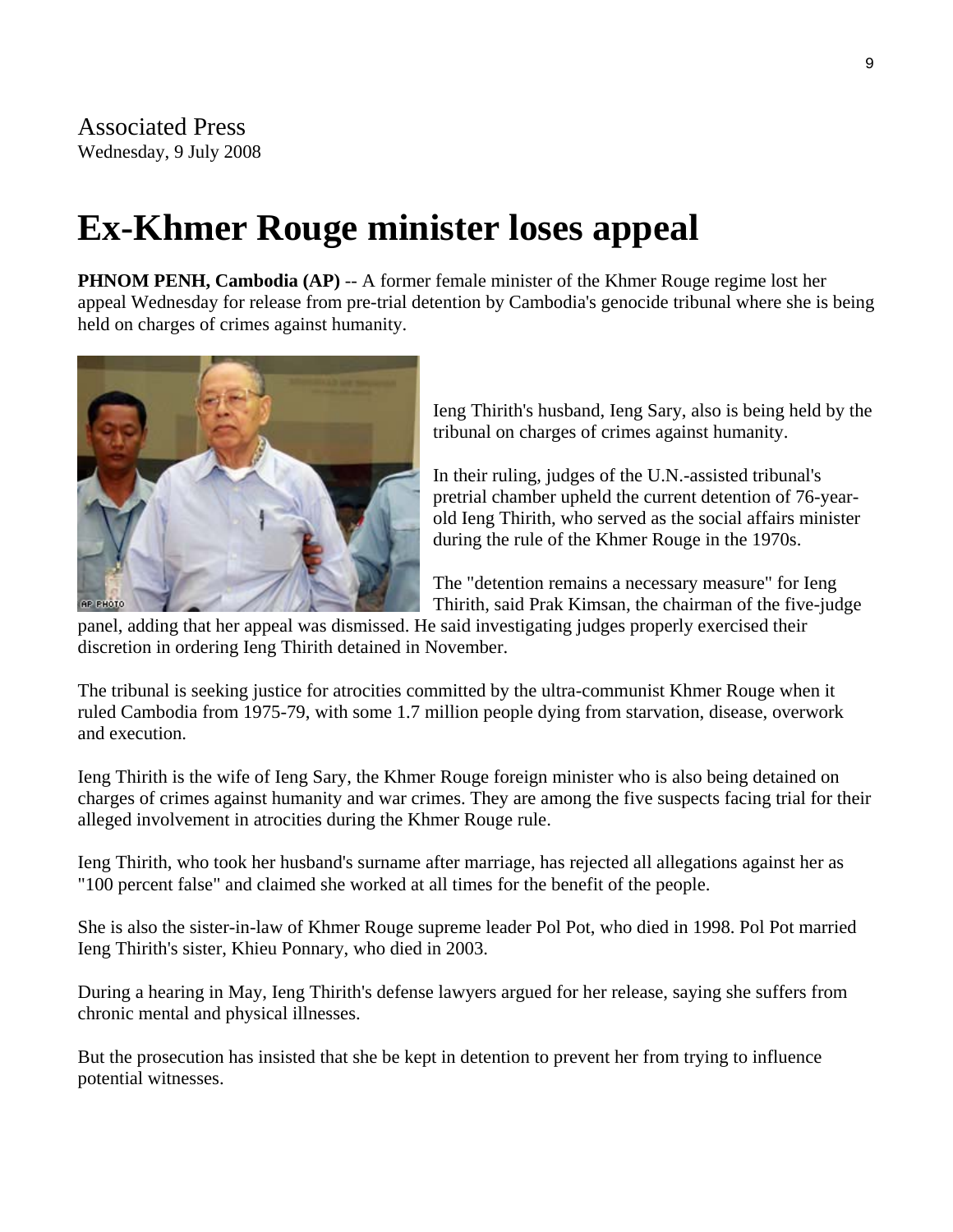#### **Stronger Witness Protection Needed to Ensure Accountability for War Crimes**

#### NEW YORK

Amnesty International yesterday expressed disappointment at the deportation from the UK of Sri Lankan national Vinayagamoorthi Muralitharan, known as Karuna, who is alleged to have committed war crimes and crimes against humanity in Sri Lanka. He was deported following his conviction on immigration charges.

"The deportation of Karuna now means that the investigation by the UK authorities into these allegations has come to an end. Karuna is entitled to be presumed innocent, until and unless guilt can be proved beyond reasonable doubt in a fair trial. We will, however, be writing to the authorities of Sri Lanka to ask for an investigation to be started there into these allegations," said Amnesty International.

"We are also concerned that the investigation collapsed because the UK government did not dedicate the necessary resources to it and did not sufficiently reassure the victims or their relatives of their safety under a witness protection programme."

A number of non-governmental organizations had presented information to the Metropolitan Police (London's police force) relating to grave allegations of human rights abuses committed by Karuna. These included statements by victims and witnesses, and names of witnesses who were prepared to provide relevant details about Karuna's alleged responsibility for or involvement in Sri Lanka in incidents of torture, hostage-taking, and the recruitment and use of children as soldiers in combat.

Amnesty International had also received testimonies from potential witnesses, but they were unwilling to testify or present their testimonies to the Metropolitan Police for fear of reprisals in the UK and in Sri Lanka. The organization is aware of at least one witness in Sri Lanka who provided information to the Metropolitan Police and who is still in Sri Lanka, without having been given any protection in that country, or having been given the choice of being relocated elsewhere. Amnesty International is concerned that this witness may now face a real risk of reprisals for having given information to the police investigation into Karuna.

"We have expressed our concerns to the Metropolitan Police that not enough may have been done to protect witnesses, and reassure potential witnesses, as they conducted their investigation. We would like to see the UK authorities introduce new measures in the future to try war criminals and protect witnesses," said Amnesty International.

Amnesty International calls on the UK authorities to establish effective witness protection programmes for investigations into allegations such as these, modelled on the witness protection programmes of the International Criminal Tribunal for the former Yugoslavia, the International Criminal Tribunal for Rwanda, the Special Court for Sierra Leone and the International Criminal Court. The organization also calls on the UK authorities to set up an independent and specialized police and prosecution unit with sufficient resources to deal with crimes against humanity, torture and war crimes.

#### Background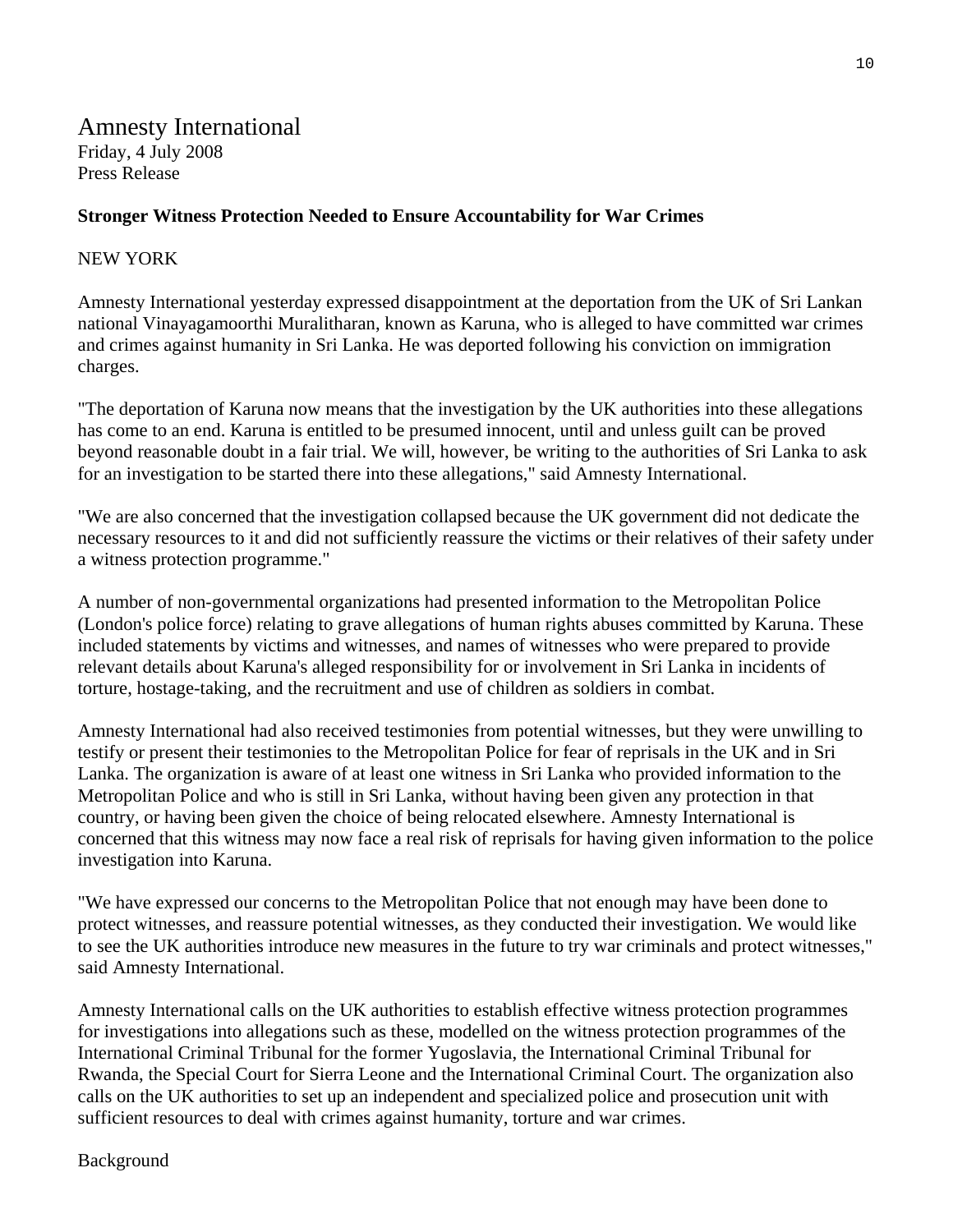Karuna was a prominent leader of the Liberation Tigers of Tamil Eelam (LTTE), an armed opposition group fighting for an independent Tamil homeland in Sri Lanka. He left the LTTE to set up his own splinter group, the Tamileel Makkal Viduthalai Pulikal, or People's Liberation Tigers of Tamil Eelam (TMVP), which also has a political wing. Since March 2004, the group appears to have been operating with the support of the Sri Lankan Army to challenge the LTTE in eastern Sri Lanka.

He was residing in the United Kingdom when he was taken into custody and charged by UK authorities in November 2007 in relation to immigration offences, for which he was subsequently convicted.

Although the allegations against Karuna relate to actions in Sri Lanka, the courts in the UK could have exercised jurisdiction over a number of the offences he is alleged to have committed:

\* over acts of torture committed since March 2004 (the date when Karuna became allied with government forces), in violation of Section 134 of the Criminal Justice Act 1988; courts in the UK can try any individual for this offence if committed by, or with the consent or acquiescence of, a public official or person acting in an official capacity, no matter what the nationality of the perpetrator or where the alleged offence was committed: it is an offence of so-called 'universal jurisdiction';

\* acts of hostage taking committed since 1982, in violation of Section 1 (1) of the Taking of Hostages Act 1982: again, this is an offence of universal jurisdiction, for which the courts in the UK can try someone of any nationality, no matter where the offence was committed;

\* war crimes and crimes against humanity committed since September 2001, in violation of the International Criminal Court Act 2001: by virtue of s.51(2)(b) of that Act, the courts in the UK can try someone for a war crime or crime against humanity committed outside the UK, provided that the person is either a UK national, a UK resident or a person subject to UK service jurisdiction, such as serving members of the UK armed forces. To the best of Amnesty International's knowledge, Karuna was resident in the UK, for the purposes of this Act, at the time of his arrest in November 2007.

Amnesty International wrote to the Metropolitan Police raising concerns about the investigation on 14 May and again on 4 June 2008 but has not yet received any replies to these letters.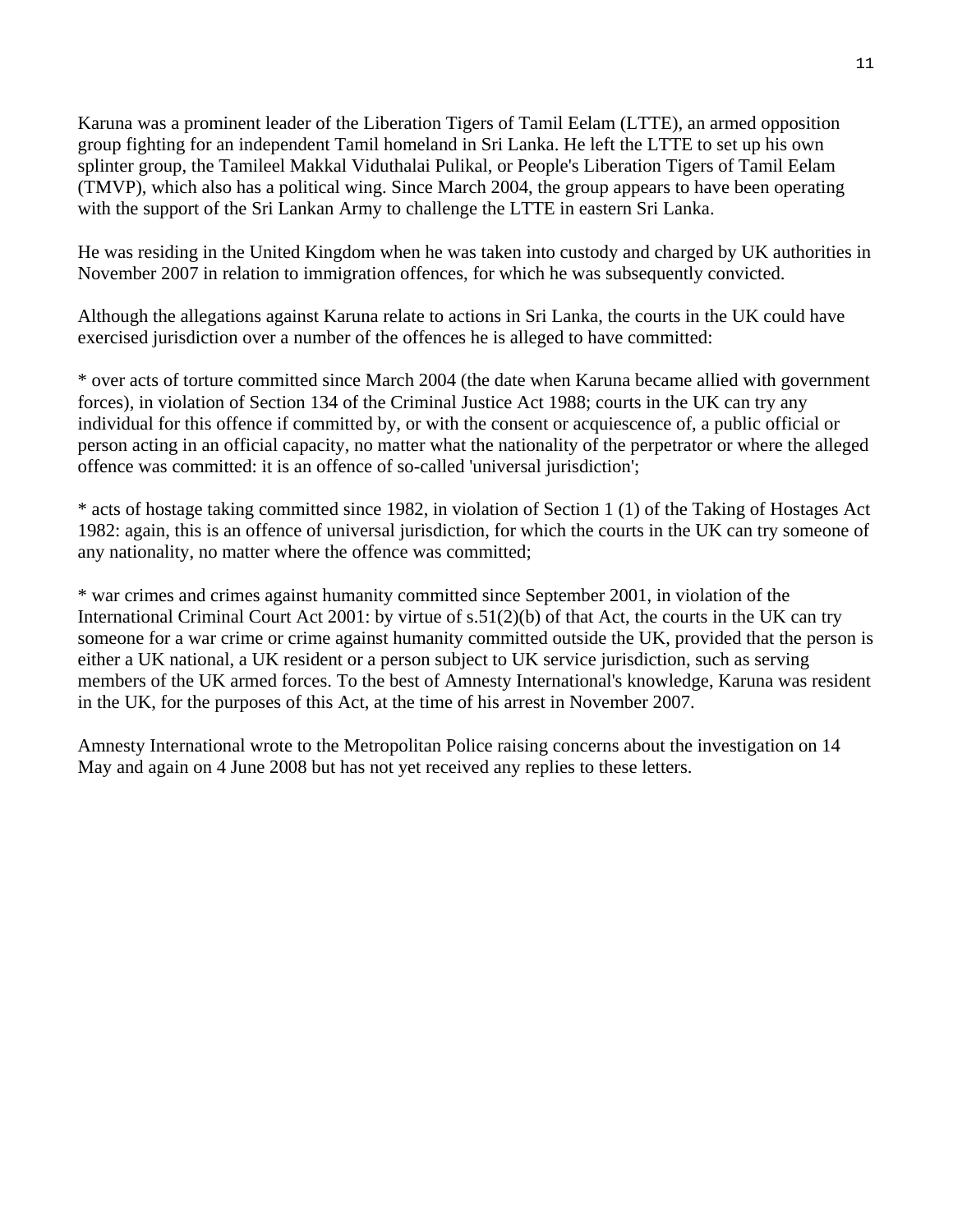

United Nations Mission in Liberia (UNMIL)

#### **UNMIL Public Information Office Complete Media Summaries 8 July 2008**

*[The media summaries and press clips do not necessarily represent the views of UNMIL.]* 

#### **Newspaper Summary**

#### **Liberia's Truth Commission Cites Key Actors in Liberian Civil War to Testify**  (The Parrot, Daily Observer, National Chronicle)

- Former leaders of Liberia's disbanded warring factions, politicians and other individuals believed to be knowledgeable of the causes and factors leading to the country's decade-long armed conflict are now being cited to give testimonies before the country's Truth and Reconciliation Commission (TRC) in Monrovia. The commission's decision to cite the individuals follows continuing public calls for them to take the stand to help bring to a close the bitter chapter in the country's history.
- President Ellen Johnson Sirleaf is among key actors who are expected to appear and give testimonies before the TRC. The President said few months ago that she will not appear before the Commission but would rather write a memoir detailing her knowledge about the Liberian conflict.

#### **Government Resolute on new Transport Fares but Commercial Drivers Remain Adamant**

(Daily Observer, The Analyst, The Inquirer, The News, New Democrat)

- In a joint statement issued in Monrovia Monday, the Ministers of Transport and Commerce said government remains resolute on the current transport fares released last week.
- The drivers began a strike action on Monday to protest the new transport fares. But the government said the strike action was not justified, warning that it is in violation of the General Business Law and other statutes of Liberia.
- Thousands of commuters on Monday took opted to use their feet for long distances a commercial drivers protesting state imposed transport fares parked their vehicles, blaming hikes in fuel cost.
- Some commercial drivers have been charging commuters exorbitant prices, particularly since the hike in the price of petroleum products. However, the government says it will not allow drivers to change the transportation fare arbitrarily.
- Meanwhile, the Federation of Road Transport Union of Liberia (FRTUL) described the strike action by some commercial drivers as an attempt to undermine government and warned against taking advantage of the situations to exploit commuters.

#### **President Sirleaf Lauds Visiting US Congressional Delegation**

(The Analyst, The Inquirer, Daily Observer, The News, New Democrat)

- Speaking during a luncheon for the U.S. Congressional delegation, President Ellen Johnson Sirleaf described the visit as a signal that the US Congress stands by Liberia.
- President Sirleaf praised the continuous support from the US in terms of budgetary appropriations.
- For his part, Mr. Berman assured that his delegation is leaving Liberia with a firsthand report of happenings and a passion to advocate for support for Liberia.
- Meanwhile, the United States Congressional delegation visiting Liberia has again assured that America will stand with Liberia in its post-war reconstruction.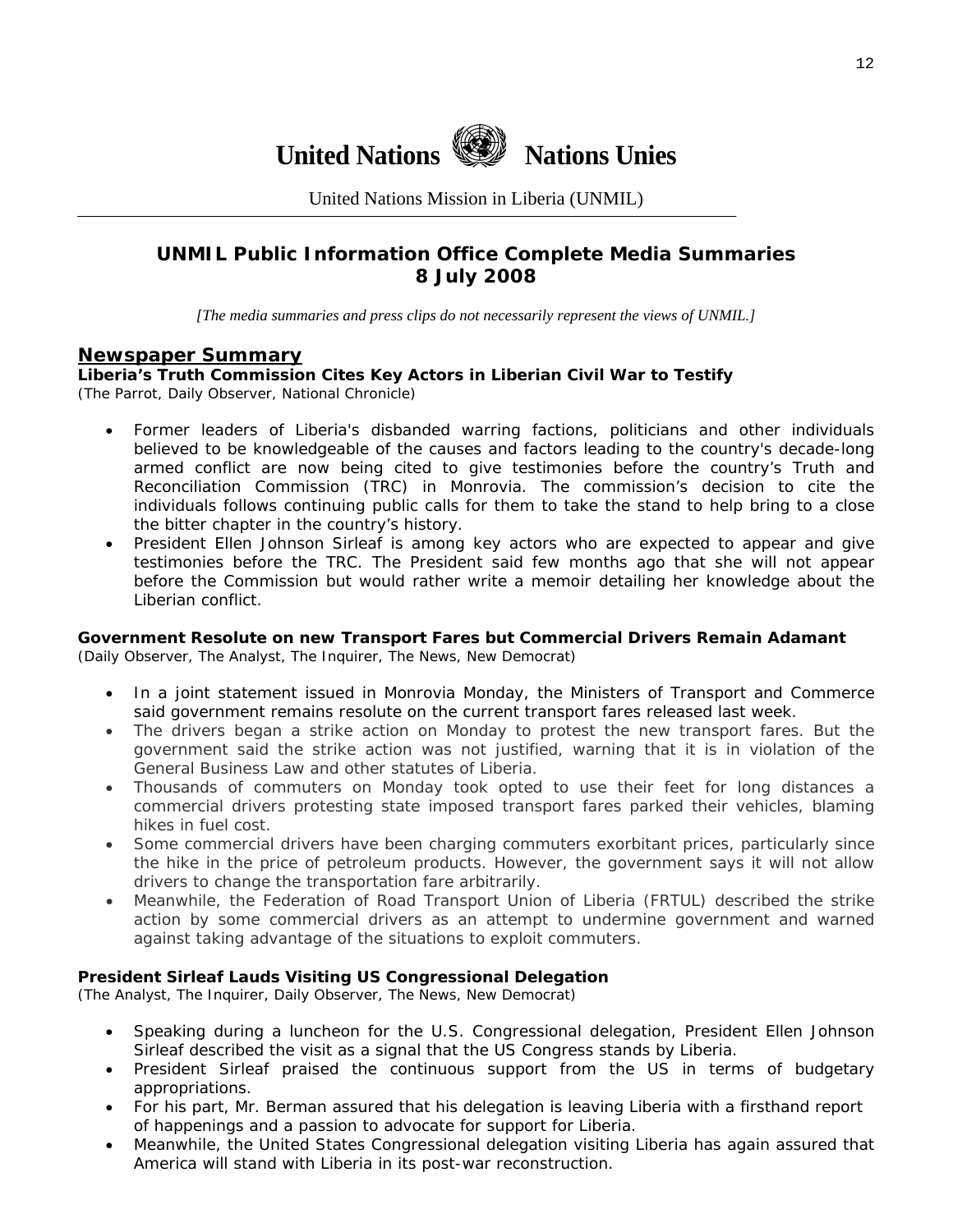• The delegation headed by Congressman Howard Berman of California yesterday paid acquaintance visits to the headquarters of the Liberia Electricity Corporation and the Ministry of Public Works.

#### **On Juror Bribery in Sabotage Case - Justice in-Chambers Reserves Ruling For Wednesday**  (Heritage, Daily Observer, The News)

- Justice-in-Chambers of the Supreme Court of Liberia, James Howard-Wolokollie, yesterday reserved ruling on the petition for a writ of certiorari filed against the trial Judge S. Geevon Smith in the economic sabotage case. Late last month, Justice Wolokollie placed a stay order on the economic sabotage case involving Former Finance Minister, Lusinee Kamara, his Deputy, Tugbeh Doe, and three others Tapple Doe, Albert Quaye and Payne Wolo after a petition for a writ of Certiorari was filed against the ruling of Judge Samuel Geevon Smith at the Supreme Court.
- State lawyers had asked the Constitutional court to review the decision of the Criminal Court "C" to quash the prosecution's application that jurors were tampered with. The men are standing trial for allegedly stealing more than US\$3.6 and L\$11.6 million of public money during the National Transitional Government of Liberia headed by Gyude Bryant.

#### **Three Suspects Turn State Witnesses in Margibi Murder Case**

(The Inquirer)

• Three suspects apprehended by police for their alleged involvement in the Margibi County massacre have been discharged as defendants and admitted as state witnesses. Witnesses, Gibson Kpinkpah, Emmanuel Cooper and Abu Daramy were acquitted due to what prosecutors described as insufficient evidence to convict them. During the preliminary hearing yesterday, the Inquirer reports that the courtroom was jammed packed. Meanwhile, Magistrate Peter Howard yesterday denied a motion filed by Roland Kaine's lawyers for police investigative report to be turned over to Defense lawyers

#### **US\$8M Needed to Repair Executive Mansion – Says Budget Director**

(Heritage)

- The Director of the Bureau of the Budget, Augustine Ngafuan says it would cost the Liberian Government US\$8 million to renovate the Executive Mansion.
- Addressing the joint Legislative Budget hearing, Mr. Ngafuan said expert analysis on the renovation of the Executive Mansion has shown that the government needs to galvanize more financial resources to the ensure the Executive Mansion is renovated. According to him, US\$3 million has been allocated in the draft 2008/2009 National Budget to begin the renovation of the Executive Mansion.
- The 4th floor of the Executive Mansion was gutted by fire in 2006 during programmes making the celebrations of Liberia's Independence Day. Presidents Ellen Johnson Sirleaf, John Kuffour of Ghana, Ivorian President Laurent Gbargbo and former Sierra Leonean President Ahmed Tejan Kaba were in the country when the incident occurred.

### **Radio Summary**

**Star Radio** *(News culled today from website at 8:35 am)* **Government** *Insists* **on New Transport Fares**  *(Also reported on Truth F.M. and ELBC)*

#### **National Human Rights Centre Wants President Sirleaf Appear Before TRC**

#### **U.S. Congressional Delegation on Fact-finding Mission**

*(Also reported on Truth F.M. and ELBC)*

#### **Ministry of Finance 'Professional Fee' Comes Under Scrutiny**

• The Finance Ministry has been questioned over its decision to allot over US\$200,000 for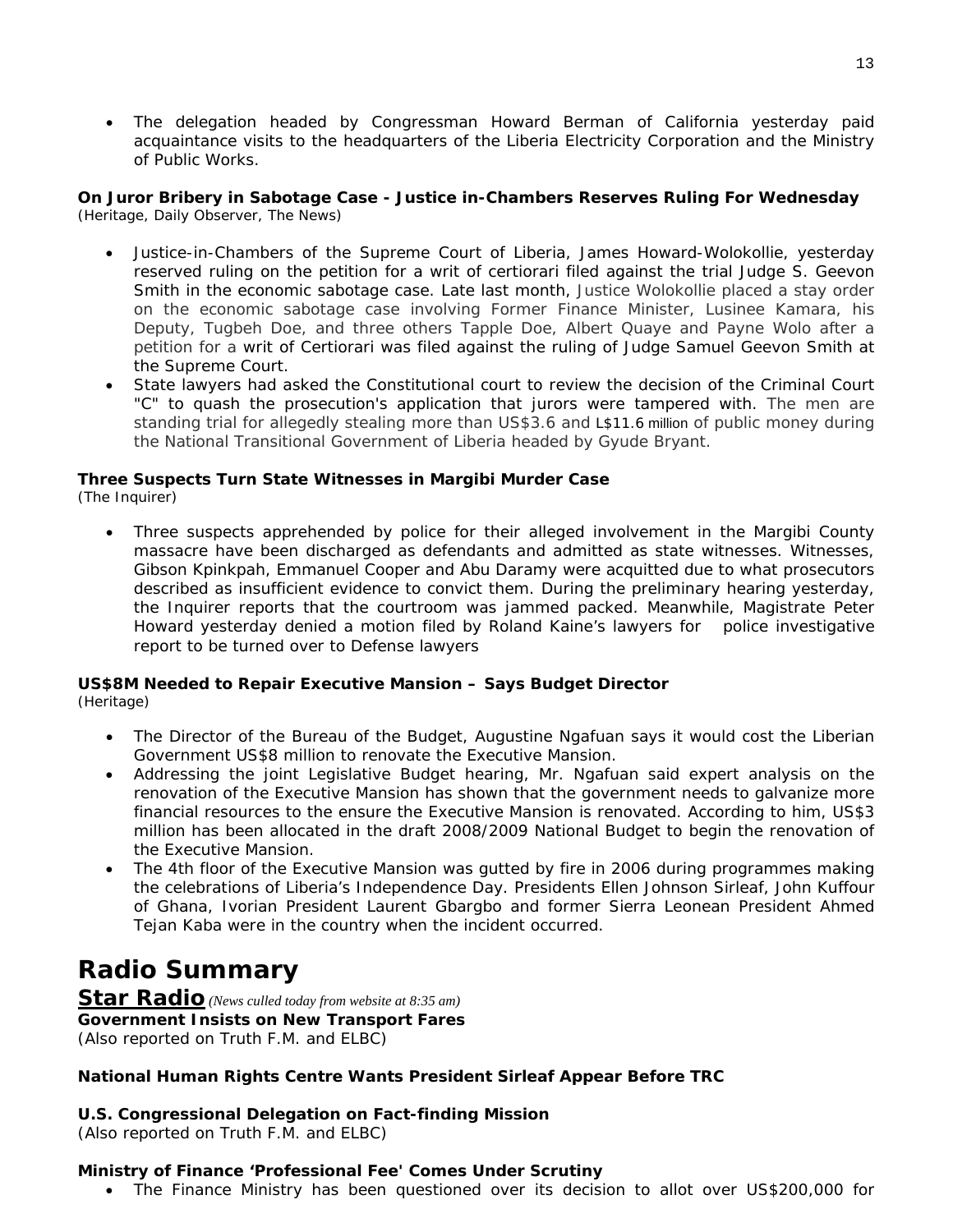professional and non-professional services in the draft budget submitted to the Legislature for approval.

- The ministry's explanation that the money is intended to hire professional auditors to audit government's revenue base was a subject of debate with some lawmakers questioning the move to hire professional auditors with the presence of the General Auditing Commission (GAC).
- Addressing the budget hearing, Acting Finance Minister, Tarnue Mawolo however said the GAC has a problem of capacity and there was a need to commission professional auditors.

*(Also reported on Truth F.M. and ELBC)*

#### **City Corporation Employees Threaten Go-Slow**

- Workers of the Monrovia City Corporation (MCC) say they would embark on a go-slow action, beginning today, Tuesday.
- A workers spokesman said their action is in demand of salary increment and arrears owed them by the administration.
- Mr. Joe Karpeh alleged MCC owes the workers five months salary arrear since 2003, and that they have not received the US\$55 salary increment promised by government.
- In her reaction, Mayor Ophelia Hoff-Saytumah said though government was indebted to the workers she would not hesitate to fire anyone who is part of the go-slow action.

\*\*\*\*\*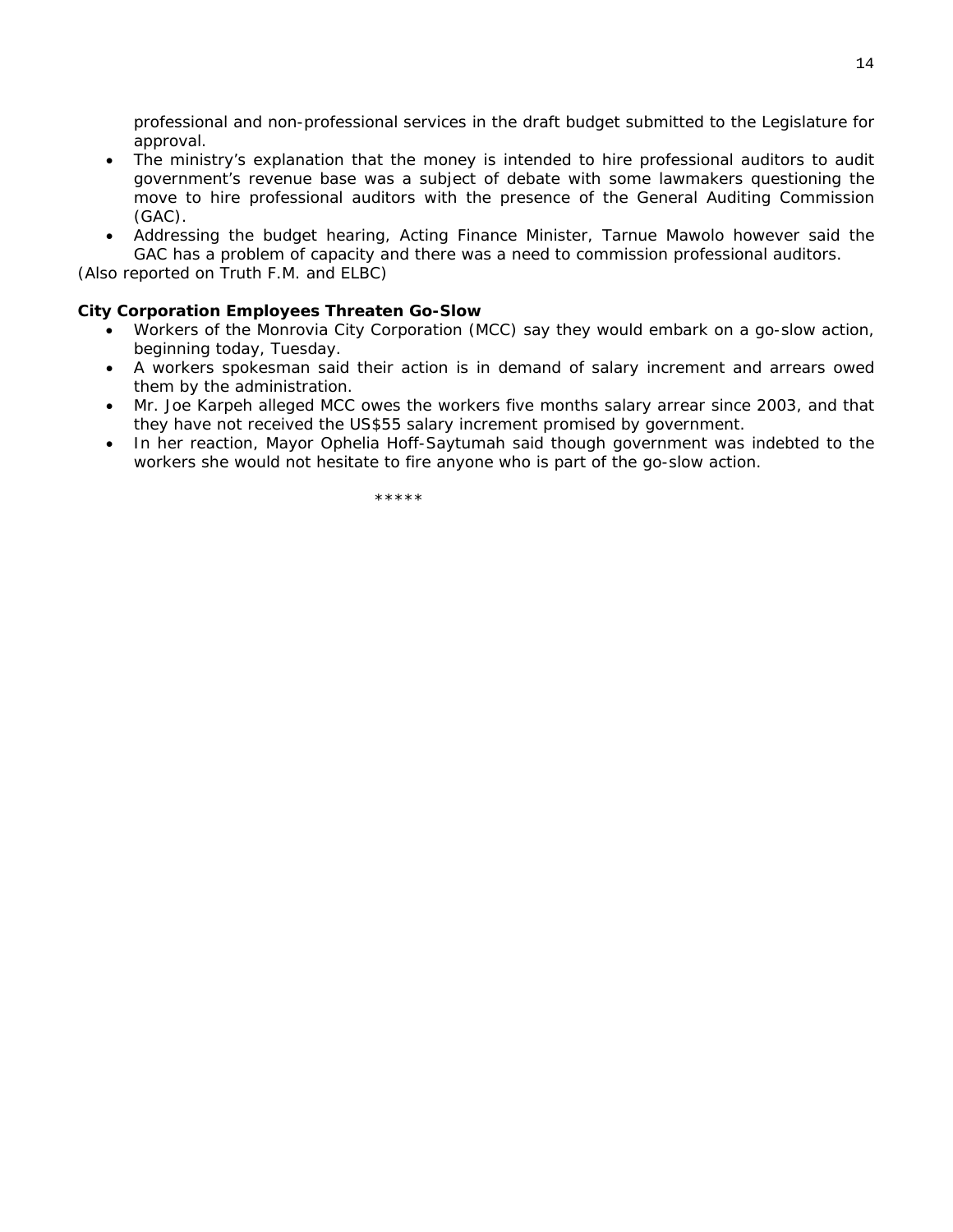

United Nations Mission in Liberia (UNMIL)

#### **UNMIL Public Information Office Complete Media Summaries 7 July 2008**

*[The media summaries and press clips do not necessarily represent the views of UNMIL.]* 

#### **Newspaper Summary**

**Newspaper Says President Sirleaf Escaped Assassination Attempt**  (National Chronicle)

• A key issue of security concerns was a disclosure in the National Chronicle newspaper regarding an alleged assassination attempt on the life of President Ellen Johnson Sirleaf at the last cabinet retreat held in the western Liberian County of Grand Cape Mount. The paper interpreted an allegation of missing weapons within the presidential security detail to mean that an assassination was in the offing to get rid of the Liberian Head of State. The missing weapons, the National Chronicle newspaper said, were provided by the Chinese Government for the protection of the President.

#### **"Arms, Ammunitions Discovered in Lofa County"**

(The Monitor)

[sic] Latest reports coming from northern Lofa County has however revealed that several rifles, RPG and live rounds were discovered under the United Nations Development Programme (UNDP) Arms for Development programme in the provincial city of Voinjama in Lofa County. According to our correspondent in the county, a live RPG round was discovered on Friday, 4 July 2008 in a tree in central Voinjama within the vicinity of the former headquarters of the opposition Congress for Democratic Change(CDC) near the an entertainment center, Apulia Village. Our to UNMIL sources, the RPG round was apparently fired during the heyday of the Liberian civil war but did not explode. Reports from the area suggest that some residents in the vicinity were aware of the unexploded RPG round in the tree but only raised alarm because they that it could explode at any moment and cause havoc.

#### **Justice Minister Banks Says Police's Budget Can't Fight Crime**

(The News)

- Justice Minister Philip Banks says appropriation for the Liberia National Police in the draft National budget cannot effectively fight crime. Minister Banks told a budget hearing on Friday that the Budget Bureau sliced its budget from US\$30 million to US\$14 million. "We wanted US\$30 million to fight crime effectively, but the Budget Bureau reduced that amount", he said. The Justice Minister also disclosed that the police do not have 'quantity police officers'.
- He said 2,000 police officers were deployed outside Montserrado County, and that 30 recruits were currently undergoing training at the police academy. Although he said the police have 3,000 officers, the Ministry of Justice anticipates a budgetary allotment for a 5,000 police force.
- Meanwhile, The News and The Informer newspapers quote Cllr. Banks as saying that securities agencies were duplicating each other's function. The Minister cited the Criminal Investigation Division (CID) of the National Police and the National Bureau of Investigation (NBI) as doing the same activities while the Ministry of National Security and the National Security Agency (NSA) were also doing similar jobs.

#### **Police Raids "Dreaded" Criminal Hideout…Calm Returns to Area**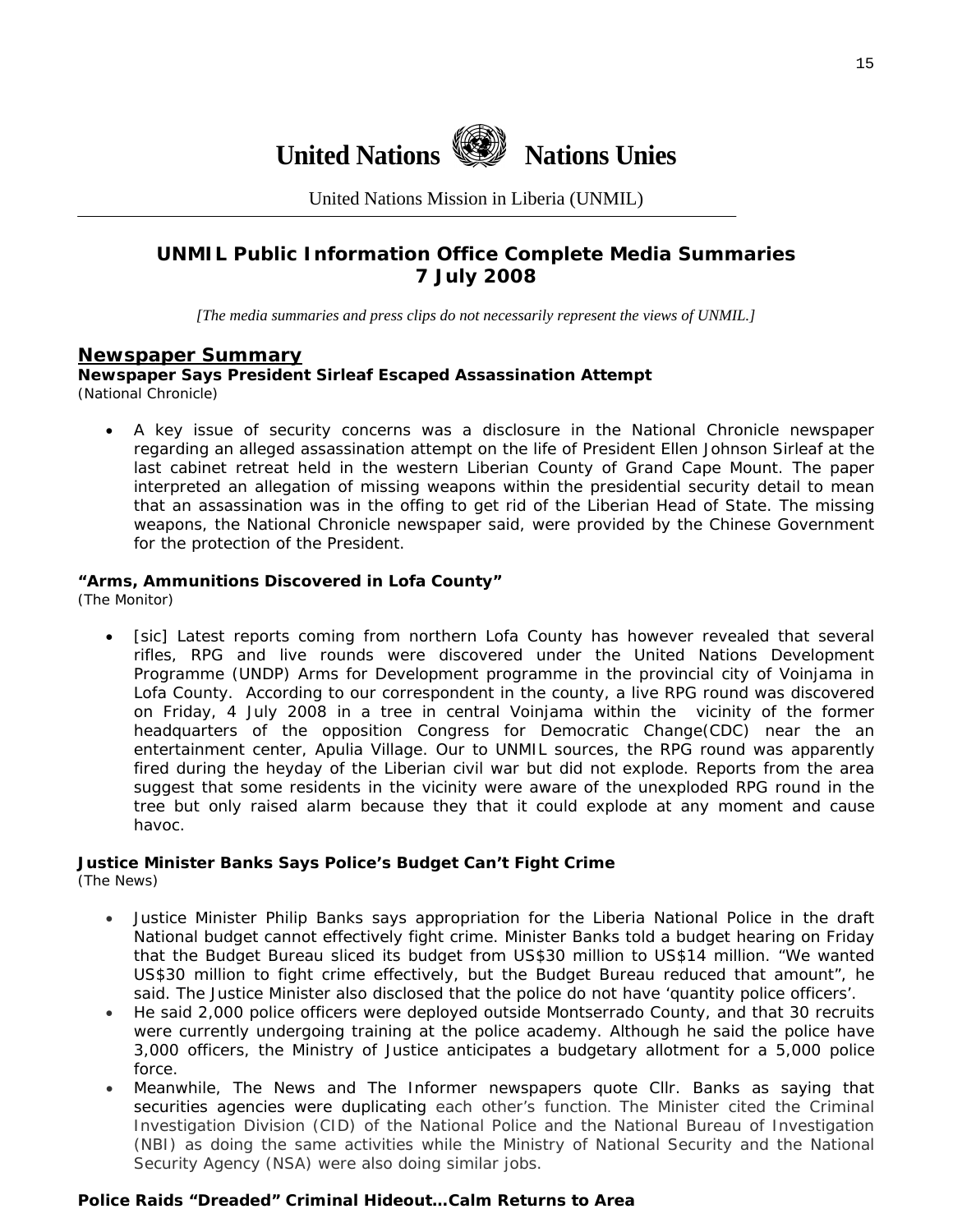(Liberian Express, National Chronicle)

• The Liberian Express newspaper reports that more than 100 suspected criminals were over the weekend arrested following a raid on several ghettoes in Monrovia by the Liberia National Police (LNP). Police said cocaine and marijuana valued at L\$20,000.00 were also seized after the raid on the criminal hideouts. The National Chronicle and Liberian Express newspapers report that the notorious criminal hideout "Blagbah" located behind the Defense Ministry was also raided by the police. Police authorities say officers have been deployed in the area to ward off the criminals.

#### **Drivers Protest New Transport Fares**

(Daily Observer)

- Commercial vehicles drivers have begun a strike to protest government's new transport price released last week. Under the new structure, fares to several locations around Monrovia have been reduced from those unofficially introduced by drivers owing to the rising price of petroleum products.
- Authorities of the Ministry of Transport, Commerce and Justice were due to meet today to discuss the emerging transport crisis in the country.

#### **Liberian Senator Braces to face country's Truth Commission**

(The Inquirer, Heritage, Public Agenda)

- Nimba County Senator Prince Johnson has finally agreed to appear before Truth and Reconciliation Commission (TRC). Senator Johnson decision to testify before the Truth Commission followed a formal communication from the TRC for the Nimba lawmaker to appear before the Commission and explain his knowledge of the Liberian war.
- The spokesman of the Senate said Senator Johnson would give testimonies on the root causes that give way to the military and political dimensions of the conflict. According to Varney Gbessay, Senator Johnson would appear before the TRC next week upon his return from a workshop in Accra, Ghana. Mr. Gbessay hoped that the appearance of Senator Johnson would encourage other Liberians who played active role in the war to appear before the TRC.
- Senator Prince Johnson headed the Independent National Patriotic Front of Liberia (INPFL) that captured and killed former President Samuel Doe. The former rebel commander turned politician has since apologized to the family of the slain president.

#### **Detained Senator Kaine Due in Court Monday**

(Liberian Express, The Informer, Star Radio, The Inquirer)

- Detained murder suspect Senator Roland Kaine is expected in court today in Kakata, Margibi County. Sixteen other men accused in connection with the Timor district massacre are also expected at the Kakata Magisterial court. Magistrate Peter Howard on Saturday ordered the State to produce the accused in court after a Defense request. The court will also rule today whether State lawyers should provide copies of police investigative report to Defense lawyers before the pre-trial hearing begins.
- The Informer newspaper reports that the court room at the Kakata Magisterial Court was on Saturday under tight security when the pre-trial of murder suspects, Senator Kaine and others began in the city. The paper said the presence of UNMIL and the Liberia National Police were clearly visible. Meanwhile, the Liberian Express newspaper reports that the Defense team of the Senator has suffered a setback with a lead lawyer, Cllr. Marcus Jones withdrawing from the case.

#### **Media Reports Claim Unpaid Ex-UNMIL Peacekeepers on Rampage**

(New Democrat)

• Quoting reports in the Nigerian media, the New Democrat newspaper said hundreds of soldiers once serving UNMIL went on the rampage in demand of unpaid wages and benefits.